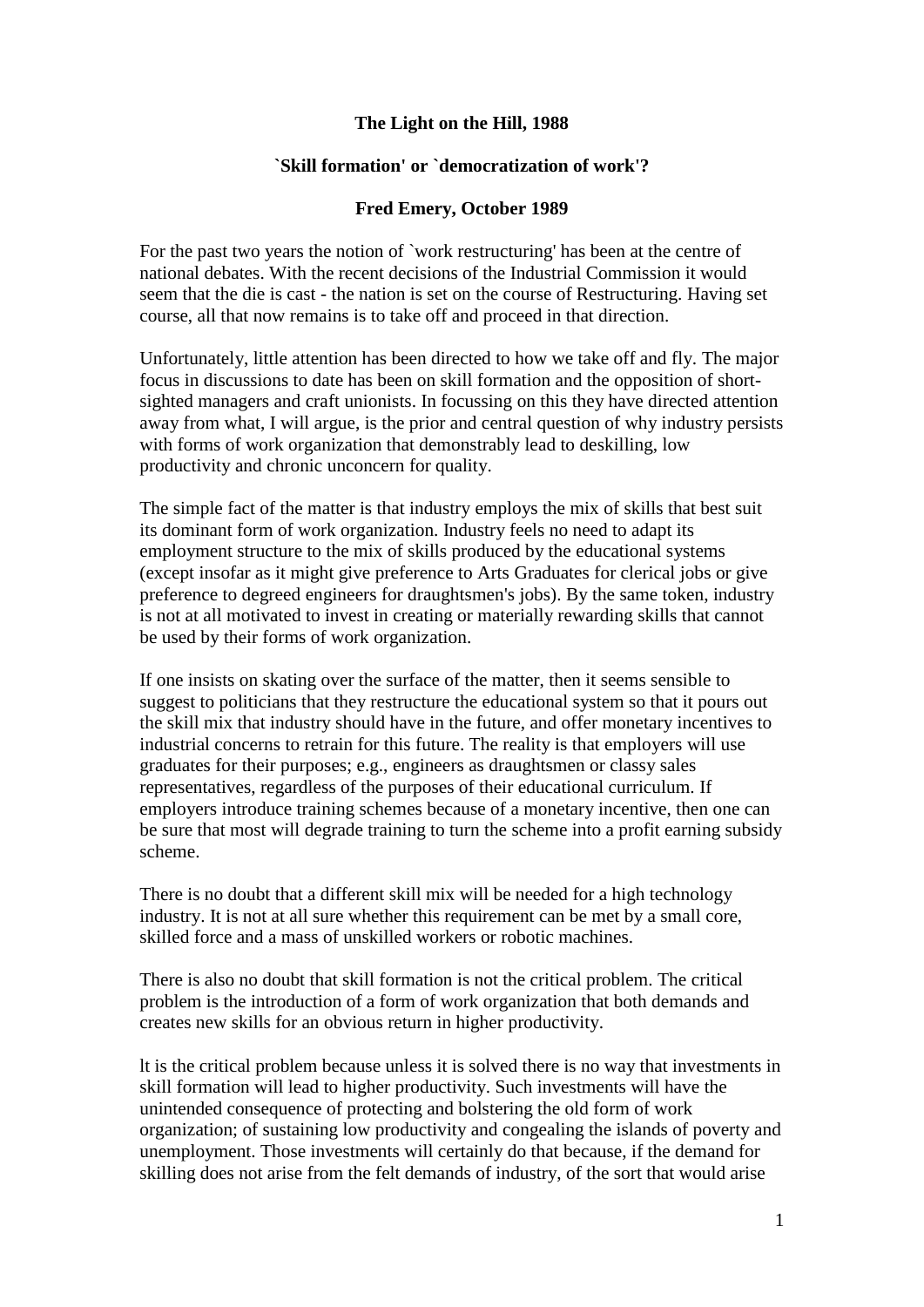from adopting the new principle of work organization, then the investments will flow down through the bodies that have educated and controlled training for the old form of work organization.

It is the critical problem because, if it is solved, we find that enterprises and companies quickly discover the value of training and education, and quickly discover the most expeditious and cost effective ways to give the self managing work groups the knowledge and skills they need to do their job, and go on doing it despite the absence of individual members due to illness, holidays or absenteeism. Due to the learning that can be shared on the job, when employees find it in their interest, the demand for specially financed training is usually considerably less than what industrial trainers deem to be necessary, or what industry training levies, as in the UK, provide for.

The problem is critical not only for industry and its productivity but also for the structure of the labour market and, hence, the shape of society. If a modern economy like Australia's remains tied to the old form of autocratic work organization then productivity will continue to yield lower returns to capital than interest rates. Naturally new capital will not flow into industry. Existing investments will be protected by cannibalization of the lower grade assets and minimizing the steady haemorrhaging through wages and salaries. The unions, unless they have extraordinary political clout, have little option but to protect their institutional stability by concentrating on the interests of the diminishing number of employed, fee paying members. These will tend to be the skilled workers who are hardest to replace if there are temporary business upturns. On the other hand, the employers still wish to free themselves from the organised power of the traditional skilled craftsmen. They will seek, in the new technologies, to concentrate technological decision making in the hands of the new tertiary educated technologists; people who are very willing to associate professionally but eager to strike personal employment contracts with their employers.

The picture we have drawn here is not a futuristic picture. It is what has been happening in most of the major corporations for the past twenty years (with some exceptions, to which we will come later). Over this period they have consistently shed labour whilst increasing the proportion of employees with tertiary educational qualifications, and increasingly shed, to subcontractors, the unskilled work. Subcontractors are usually less controllable with respect to conditions of employment; wages, hours, compensation etc. The net effect of these changes has been a polarization of the work force to a smaller full-time educated or skilled group and a growing mass of part time and unskilled or unemployed workers.

If this restructuring of the skill mix continues, then the social results are fairly obvious. Those with steady jobs and the incomes that go with skilled or educated employment status will gravitate to suburbs and dwelling areas of like placed people. They will live and be serviced in a social world that has minimal contact with the other more populous but poverty ridden world of the unskilled, uneducated. But it will be in a social economy that is faltering and dying.

The alternative form of work organization is the democratization of work. Quite simply it means that decisions about co-ordination of work should, as far as possible,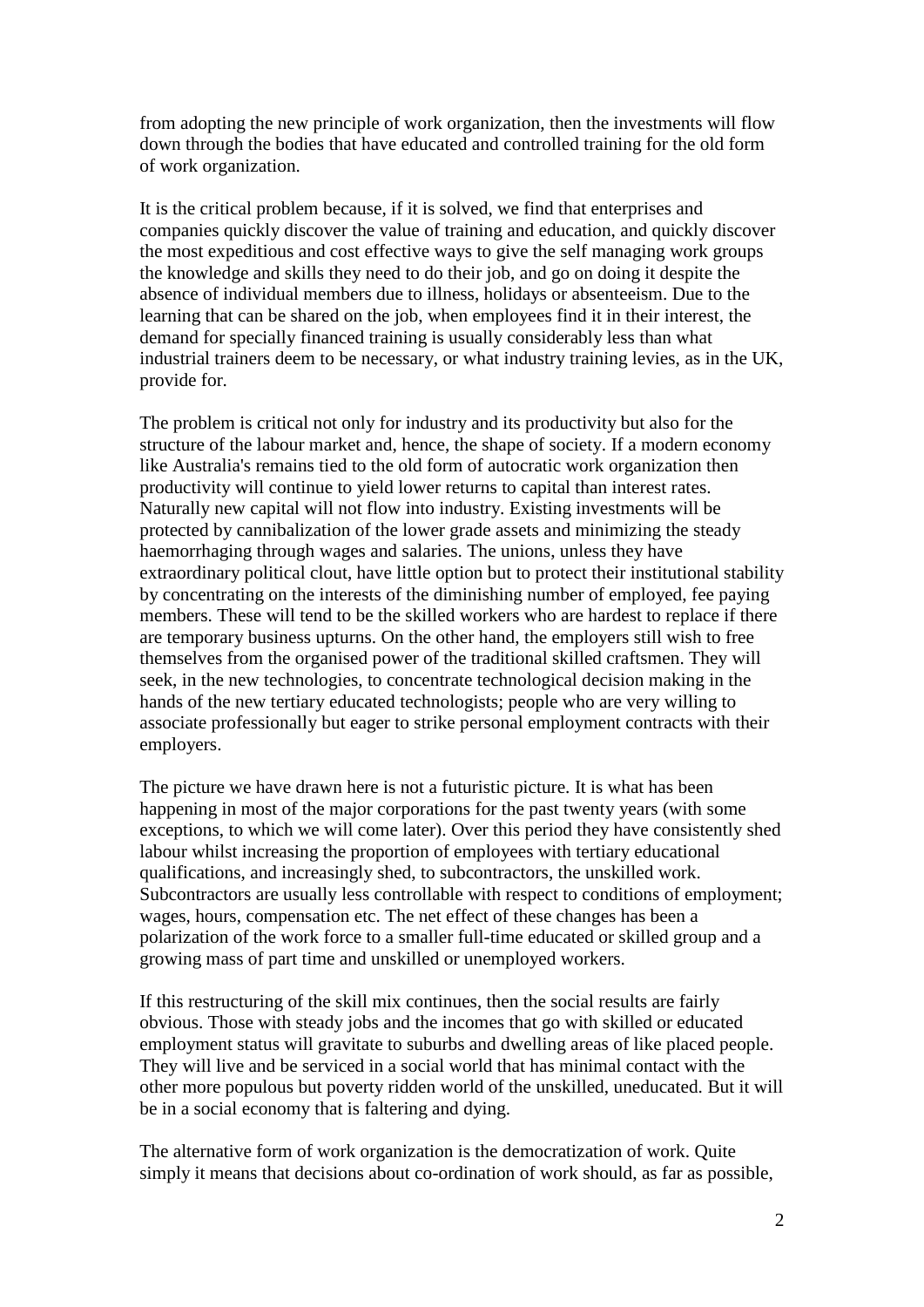be made by those who are performing the work. Not made by non-working supervisors.

This is the form of work organization that the science based corporations started to recognize as the necessary future in the sixties and early seventies. They have not changed course in the eighties because they have found that it is the path that leads to increased productivity.

Moving along this path produces a different social world. It is puzzling, and disturbing, to see `skill formation' now being singled out as the royal road to productivity.

This is not quite the direction that one would have expected from a Labor Government. It is certainly not the direction taken by the first Frazer Government when it formed a Dept of Productivity under the ministerial guidance of Mr Ian McPhee. It is not the direction envisaged in the unanimously adopted resolution of the 1976 ACTU national congress on industrial democracy.

The evidence that is brought forward to justify this position is less than satisfactory. It is contended that Australia needs the sort of skilled work force that exists in Sweden, West Germany and Japan. It is forgotten, or overlooked, that those countries had that sort of skilled work force in 1970 but found that they could not get commitment to productivity from their work forces, and hence turned to democratisation of work.

Are we so blind to history that we have to invent an Australian wheel? At a time when productivity is a national necessity, and capital is in flight from industry, it does not make sense to divert operating capital (and in the case of the teaching institutions, investment capital) to the training and education of people who are not committed to using their abilities in order to increase productivity. And the training and education provided by the institutions (and professional trainers?) will be very little related to the immediate requirements of industry. This can be summed up.

Proponents of `skill formation' as our primary path appear to be assuming the following causal pattern:



If the traditional work organization remains in place, then this is a thoroughly disproved hypothesis. Within that structure industrial engineers know that profits come from following Fred Taylor's dictum about specializing and de-skilling the work force, and paying accordingly. The skilled workers know that their economic security rests on having a mass of unskilled labour. We are simply back where the Swedes, Germans and Japanese were before circa 1970.

In the 1960s, that is almost thirty years ago, the Swedes, Germans and Japanese had already seen that the basic causal structure was as follows: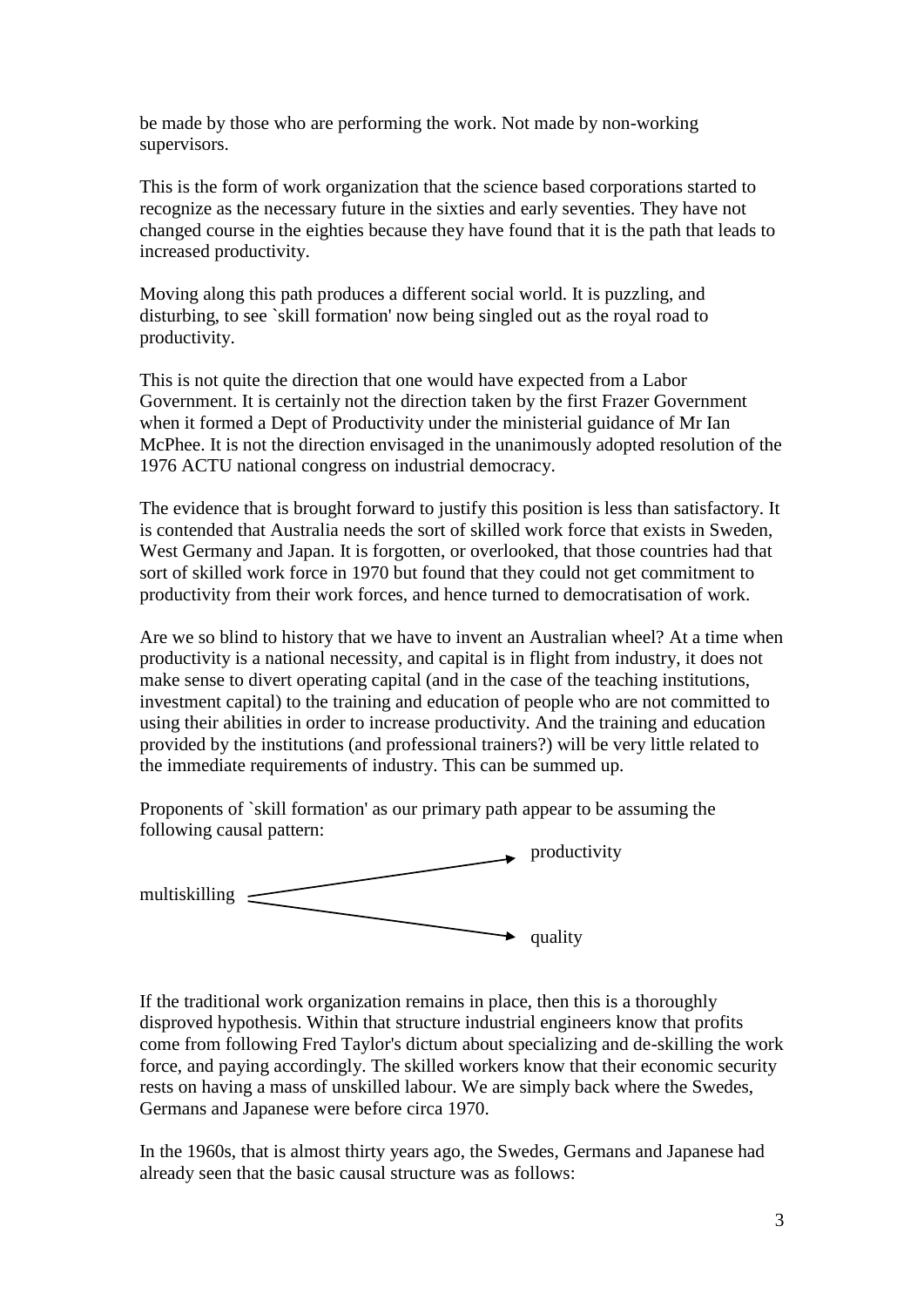

It would be foolish to pretend that this was the first time that this understanding was widely accepted. It was very prevalent after World War 1 and even more so after World War 2.

In both cases an over riding national need for greater industrial productivity brought about an awareness that production was critically related to employee attitudes. The first major solution was to extend to employees the right to vote for representatives to present their views to management; Works Councils, or, in the British Civil Service, Whitely Councils (1923-). This was seen as `industrial democracy', and in many European countries after World War 2 was introduced by legislation for government owned and large private enterprises. The causal model this proposed was as follows:



These schemes actually produced commitment; commitment of a new breed of worker politicians to gaining and preserving positions on the Works Councils as a desirable alternative to time otherwise spent in labour, without any recognition as someone special. No one has been able to document improvements in productivity or quality that could be surely attributed to the establishment of these representative worker parliaments.

After World War 2 there were two alternative and very popular hypotheses about how to create employee commitment, and hence raise productivity and improve the quality of output.

The first, owing much to Elton Mayo, the famous Western Electric experiments and the so called Human Relations movements, was that the humanization of the foreman - worker relation would create the desired level of worker commitment:



This idea got nowhere. Whatever the foremen learnt in their human relations training had then to be adapted to what was demanded of them on the job. The best of the foremen responded to the training and then resigned in disgust at the managers who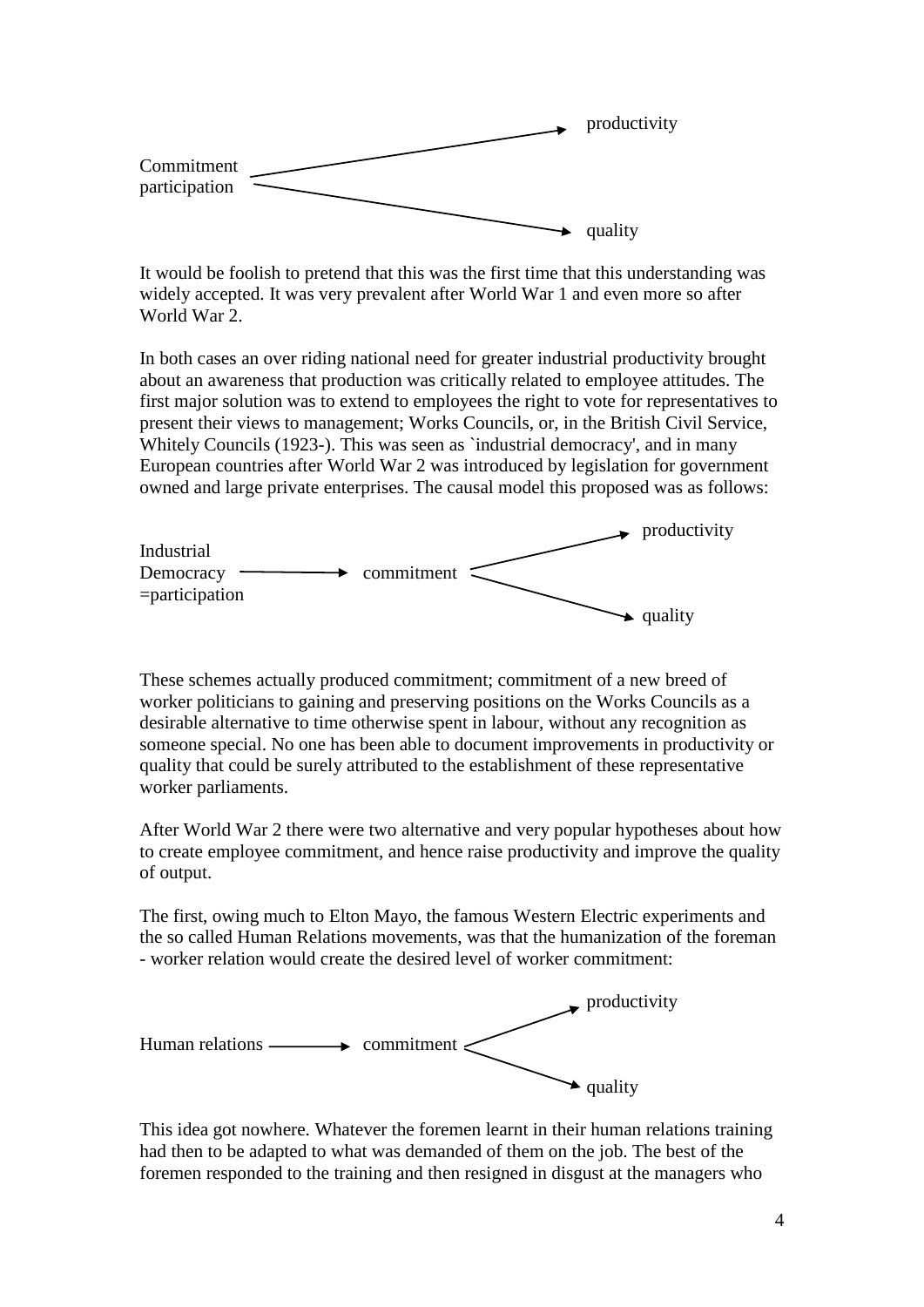had sent them on the training courses but had no willingness to change the traditional work organizations.

The l960s fad, after `Human Relations', was `individual job enrichment' usually associated with the name of Fred Herzberg. Herzberg had accepted the experimentally established facts that humans are more prepared to commit themselves to completing a task if the task offers a variety of challenges and opportunities to learn new things. (Conversely, that they are turned off if the task is simply a repetition of well learned skills.) He hypothesized that if employees were given enriched tasks (requiring multiskilling!) they would be more committed to doing better and more productive work:



Herzberg's ideas were widely applied because at that time, the mid-sixties, the decline in productivity was becoming very apparent to the major corporations, particularly those with high investment to labour ratios.

Job enrichment schemes often produced good initial results. There is not a well documented case of any such schemes surviving the honeymoon period.

These schemes always accepted the basic framework of the traditional work organization (which might explain their temporary popularity in the United States). Within that framework they sought to equalize task benefits by robbing Peter to pay Paul. That was bad news for the Peters of the skilled labour fraternity. It was also an arrangement that could be overturned by management overnight. It was no basis for an employee to respond with any deep lasting commitment to company goals, let alone concern him, or herself, with productivity or quality.

lt was out of this series of false starts that there emerged the hypothesis that employees might accept commitment to the achievement of corporate goals of greater productivity and better quality if they knew that they had a real say in how their part of the job was done (whether their part was production, storing,  $R \& D$ , accounting, delivering, marketing or managing).

Here the concern was not to ape the forms of representative democracy. It was not a call for a replay of so called Industrial Democracy, a proven false path, but a call for the democratization of work itself.

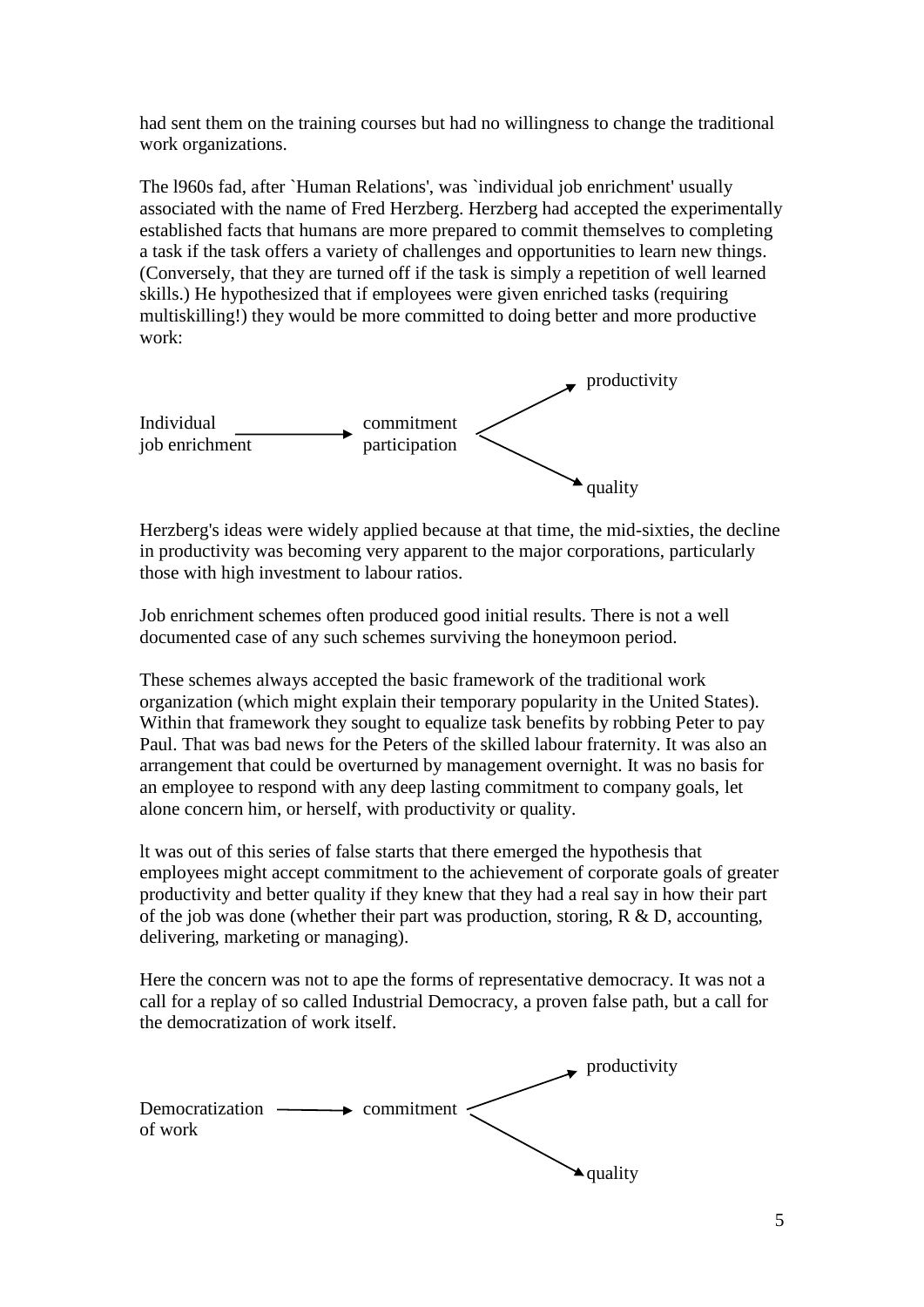The democratization of work can only be achieved by allowing to those who are responsible for doing a job the power to decide how they can best coordinate their efforts. If they are denied that power then they cannot be held responsible for the outcome of their joint efforts and hence can take no responsibility for the outcomes. They can often be made responsible for their part but not for whether it fits the other parts.

The matter does not stop there.

If groups of workers are given responsibility for a group task, then they will usually require a degree of multiskilling that is far beyond what has been required for traditional work organization. In the absence of adequate multiskilling their commitment to work goals will normally lead then to far outstrip traditional work forces in productivity and quality. With multiskilling the difference should be multiplied.



We are now focussed on a pattern of causal determination that is well proven in practice. There are here none of the gaps in explanation that characterize fads in organizational development. There is no scientific problem about what should be done to rectify the social problem of low productivity and poor quality of products.

There is obviously a social problem in the changing of traditional work organization; right here in Australia, 1988. It is obviously a problem of `who is going to bell the cat?'.

In response to the views outlined above it has been argued that I have failed to grasp the new dynamics in the workplace that follows from the Restructuring Agreements:

The point I argued is that agreements about broadbanding of job classifications are spurious agreements unless there is a prior agreement to democratize the workplace. The spuriousness of broad-banding agreements that are not underwritten with such a commitment will quickly appear in the hard realities of the workplace. People in the workplace, managers as well as workers, will just become more cynical and distrusting of their leaders; of the Arbitration Courts for registering such agreements and of the politicians who dictated the process.

If the politicians and civil servants involved in forcing industrial restructuring `down from the top' were serious then they would insist that the Arbitration Courts not register such agreements until they were satisfied that there was a genuine commitment to new forms of work organization. The traditional forms of work organization would simply become slacker and less efficient if they adopted broadbanding. Any gains from elimination of old restrictive work practices and erosion of the prerogatives of skilled workers would be short lived as the costs of worker compensation and quality defects rose.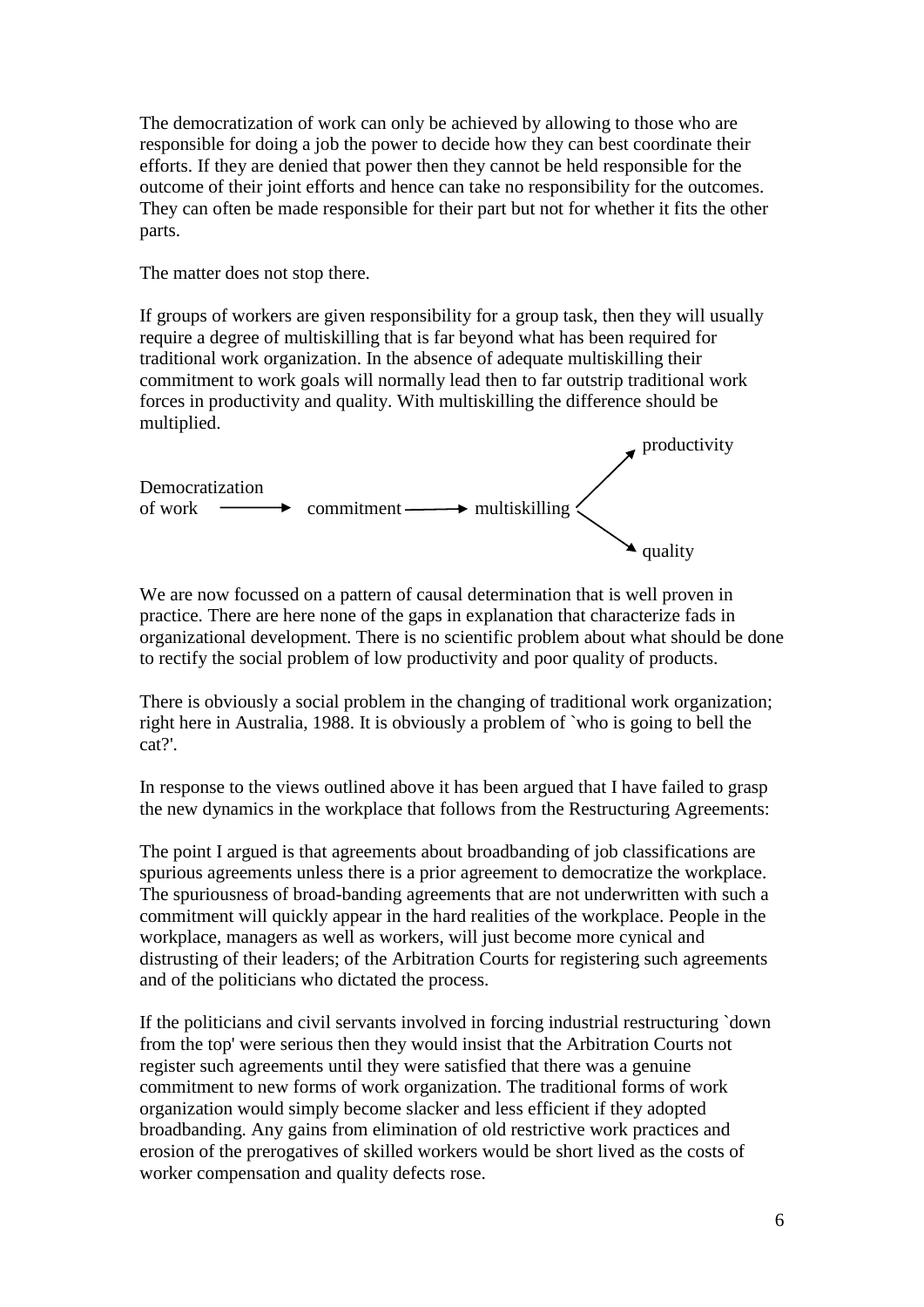I have argued that the new forms of work organization need to be more democratic so that they will generate a workforce committed to productivity and quality of the product. It would not seem appropriate that the Courts be directed to favour any particular new form of work organization. They should simply insist on evidence that whatever new form is suggested it will produce gains in productivity and quality control that more than offset costs of broadbanding. If valid alternatives to democratization of the workplace emerge, then so be it, as far as the Courts are concerned. Others can confront the implications.

It could well be that the Arbitration Courts will be proven to be incapable of assessing whether broadbanding agreements are genuine. Under the restrictions of what were termed to be `managerial prerogatives' the Courts have always, in the past, excluded consideration of such matters and developed no relevant expertise. If the Courts fail in this, then it will soon become apparent and, in any case, it would simply mean that the matter returns to the enterprise level, and that yet one more `revolution led by politicians' has failed. How then should we proceed?

Within my perspective multiskilling is usually, but not necessarily, an element of job redesign. Where multiskilling emerges there may emerge a skills based career path. At lower levels of technology multi- skilling means no more than training on the job no special agreements or training investments are needed. Even at higher levels of technology that require some off the job training in techniques or skills (e.g., forklift truck driving repair work and word processing) the range of work may justify nothing more than payment for possessing a range of proven skills. Those considerations fall far short of defining a career.

If we look at this matter from the position that I am espousing what do we find? We will find that multiskilling, reward for skills possessed, and possibilities for career structures emerge as elements of job redesign, at some levels of technological complexity. There are four steps which I would consider as essential if restructuring is to achieve its stated aims:

**Step One**: Before even considering what award amendments they will submit to the Courts, management and workers need to explore, in very concrete detail, what could be achieved in the various parts of the enterprise from transferring some managerial responsibilities and authority to the workforce; i.e., from moving toward an organization based on self managing work groups. Generally speaking this will require some form of `participative design workshop'; for the simple reason that there is no traditional form for such consultation.

**Step Two**: If there is agreement between the workers and management in the enterprise that there are significant gains to be had from a redesign then, there needs to be further agreements with respect to:

- the degrees of autonomy that should be allowed to each work group (it will vary). The limits will usually be specified in terms of production and quality targets and controls over group membership;
- $\blacksquare$  the levels of multiskilling required for the group to meet its targets at minimal levels of manning and labour reserves.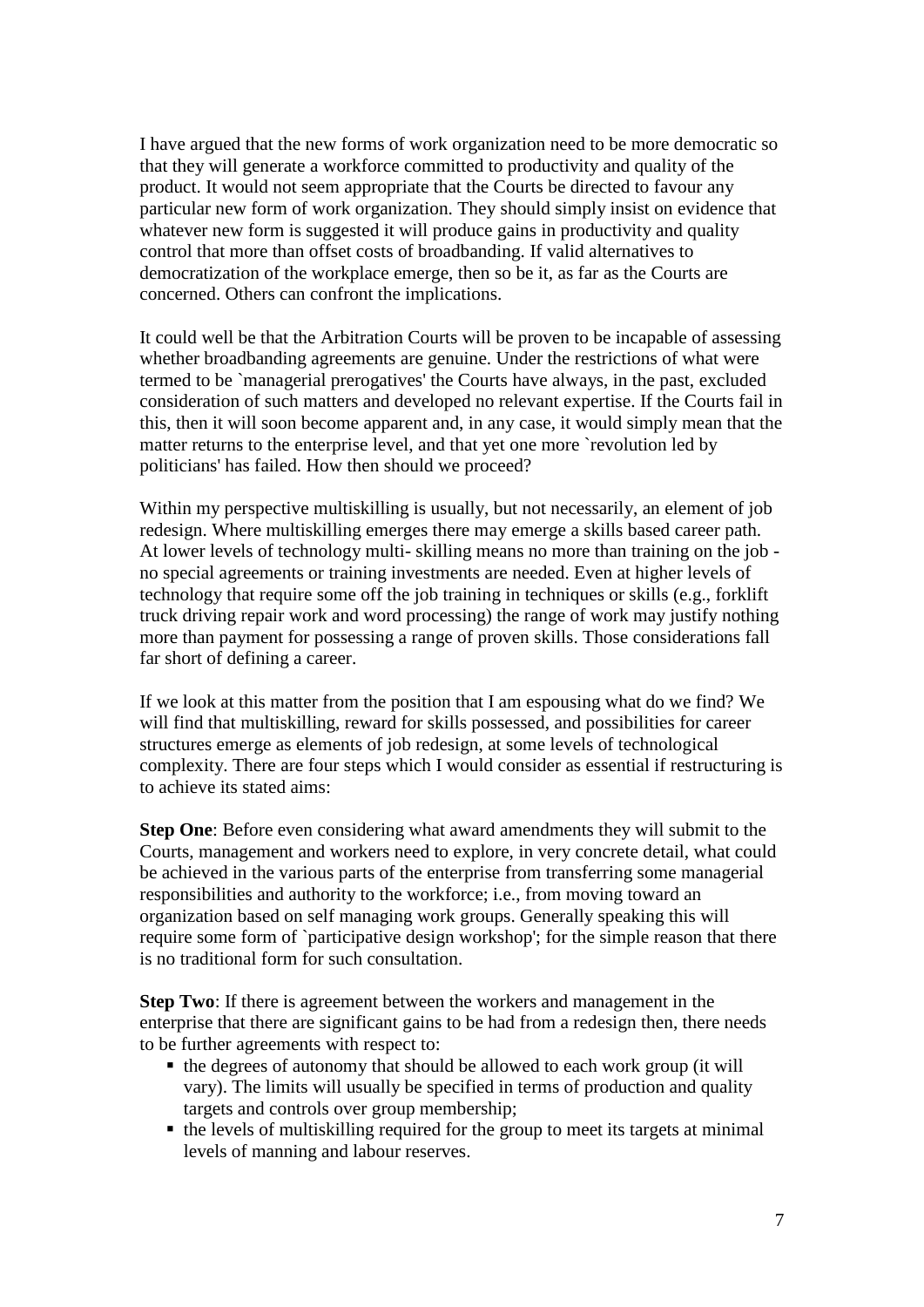■ how the increases in profitability are to be shared. There are only two practical ways to approach this problem. A group bonus system can be established, leaving it to the group to decide on the distribution; or, payment can be reviewed regularly, as it would be in ordinary labour negotiations, and levels of attained skills would determine distribution within the group.

These are matters that have to be considered together. They cannot be dealt with in isolation of each other.

**Step Three**: If, and when, such agreements or understandings have been arrived at then consideration can be given to seeking binding agreements from the Courts.

**Step Four**: Regardless of whether Court Agreements are gained on broadbanding of job classifications, the enterprise agreements on the other matters will require management to re-define career structures for foremen and, most likely, for middle management. (I simply note, in passing, that officers in the Norwegian merchant marine fleet practically always came up through the ranks. That fleet competed rather well in the international market.)

It seems quite crucial for these developments that the role of supervisor be not only re-defined in terms of content; i.e., from control to co-ordination but re-defined in status as the first step in a managerial career. We will also confront a marked reduction in middle management positions and hence a reduction in promotional opportunities. The reduction in middle management positions is not forecast as a consequence of the new information technologies, although that might be a factor. It is forecast as a consequence of the shift from bureaucratic to democratized work organizations.

The design principle<sup>1</sup> of bureaucracy is that the decisions about co-ordination are always located at least one level above that at which the work is actually performed. Only thus can the work of each subordinate be subjected to the control and judgement of his superior. This applies at every level in a bureaucracy and hence we find that a large proportion of middle management jobs exist simply to supervise subordinates without contributing materially or directly to the work of the organization.

In these remarks I have simply tried to point out that whilst the arguments for focussing on skill formation can be elaborated at length the fact remains that such discussions are academic unless we can define the context in which people are motivated to use the skills they have, or command. I am not criticizing the political decision to offer wage incentives for those who engage in industry restructuring. I am critical of industry consultants who recommend the short cut of skill formation with the wishy washy expectation that job redesign will naturally follow.

# **Reference**

<u>.</u>

Neumann, J. (1981). Why People Don't Participate when given the Chance. *Industrial Participation*, No.601, Spring,.6-8.

<sup>&</sup>lt;sup>1</sup> Fred had 'system principle' in the original but this usage caused confusion between the 'system principle' that defines the relationship between system and environment (Angyal, 1941) and the genotypical design principles that define organizational structures.